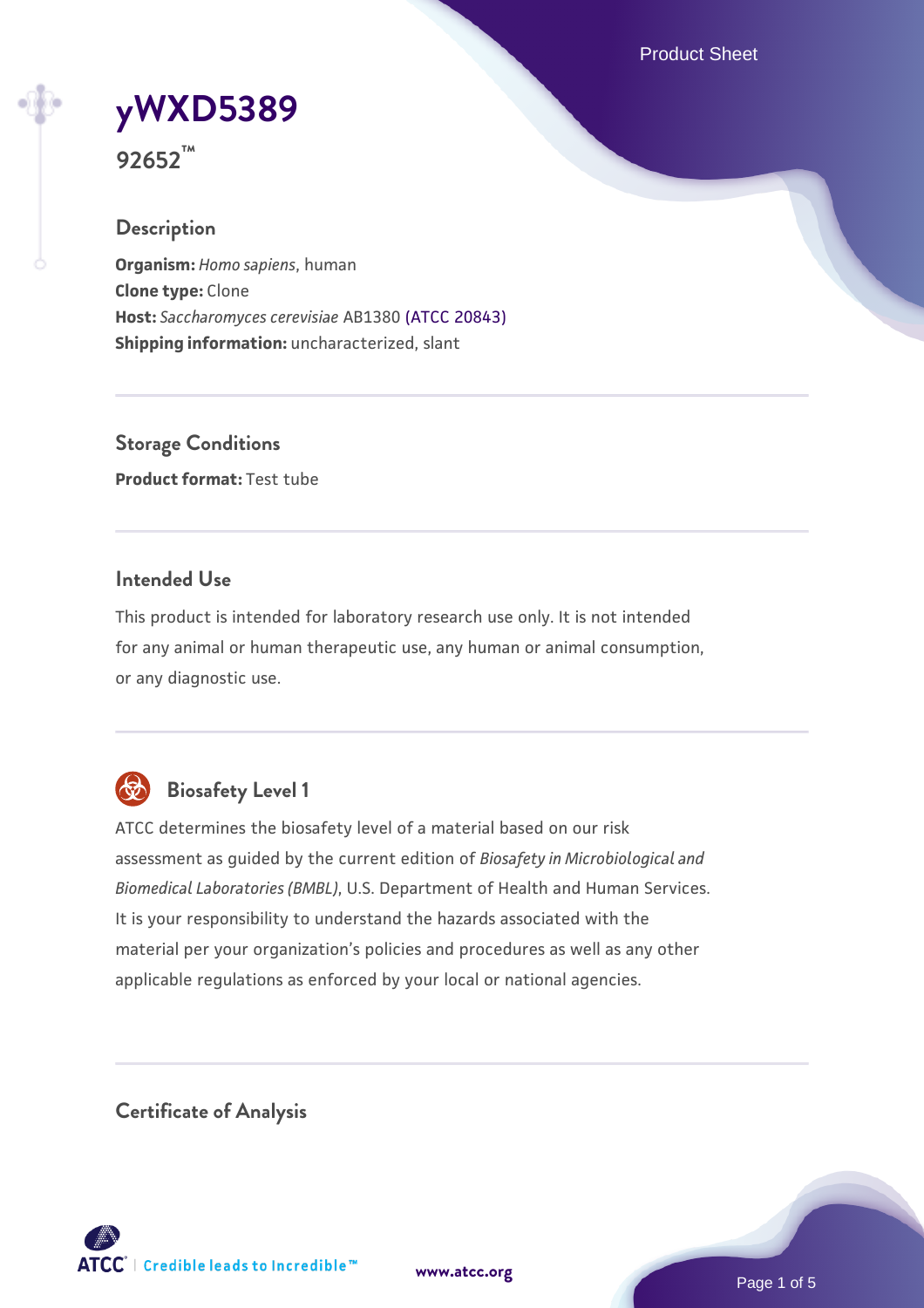#### **[yWXD5389](https://www.atcc.org/products/92652)** Product Sheet **92652**

For batch-specific test results, refer to the applicable certificate of analysis that can be found at www.atcc.org.

### **Insert Information**

**Type of DNA:** genomic **Genome:** Homo sapiens **Chromosome:** X X pter-q27.3 **Gene name:** DNA Segment, single copy **Gene product:** DNA Segment, single copy [DXS4341] **Gene symbol:** DXS4341 **Contains complete coding sequence:** Unknown **Insert end:** EcoRI

#### **Vector Information**

**Construct size (kb):** 275.0 **Intact vector size:** 11.454 **Vector name:** pYAC4 **Type of vector:** YAC **Host range:** *Saccharomyces cerevisiae*; *Escherichia coli* **Vector information:** other: telomere, 3548-4235 other: telomere, 6012-6699 Cross references: DNA Seq. Acc.: U01086 **Cloning sites:** EcoRI **Markers:** SUP4; HIS3; ampR; URA3; TRP1 **Replicon:** pMB1, 7186-7186; ARS1, 9632-10376

# **Growth Conditions**

**Medium:** 



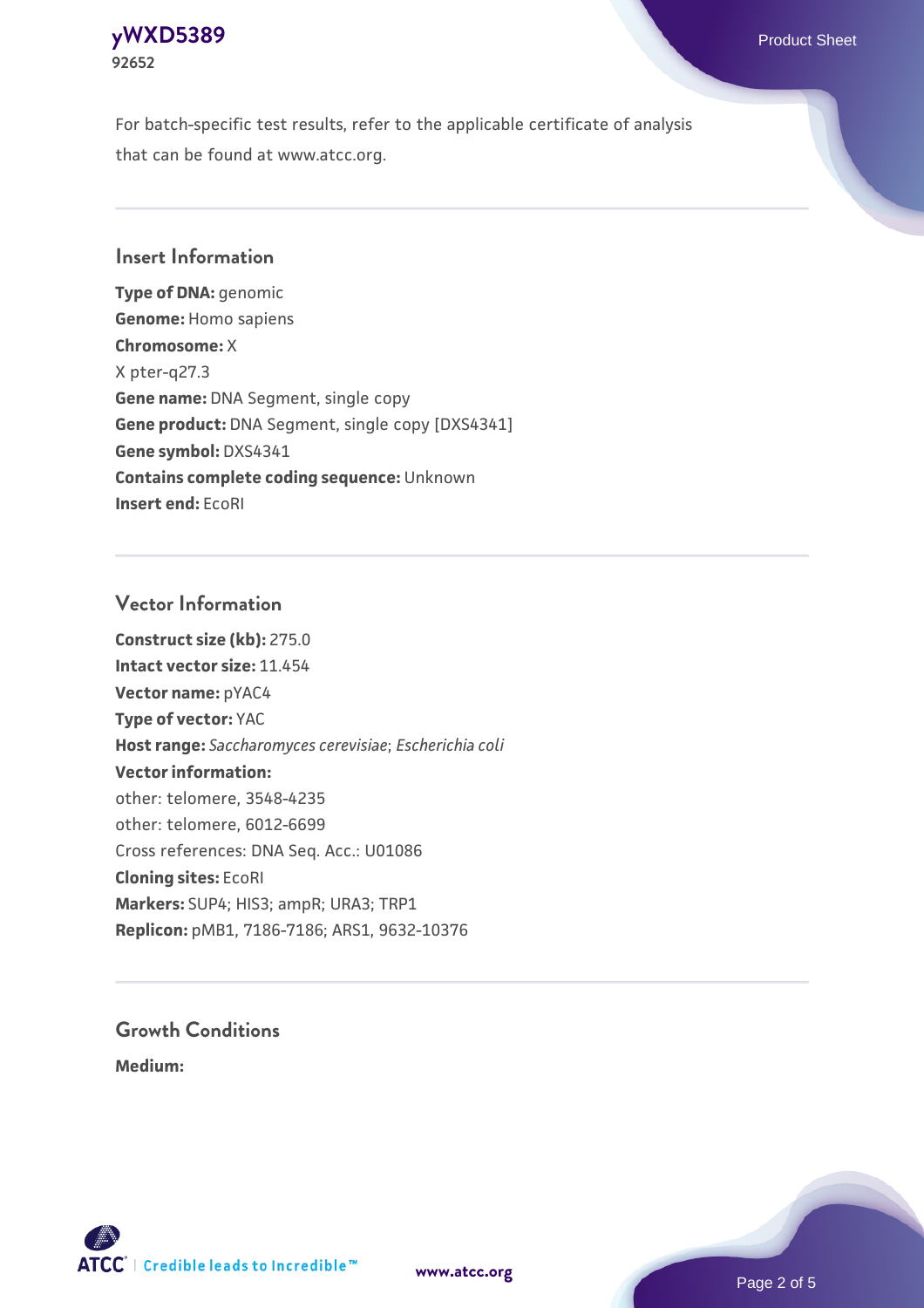#### **[yWXD5389](https://www.atcc.org/products/92652)** Product Sheet **92652**

[ATCC Medium 1245: YEPD](https://www.atcc.org/-/media/product-assets/documents/microbial-media-formulations/1/2/4/5/atcc-medium-1245.pdf?rev=705ca55d1b6f490a808a965d5c072196) **Temperature:** 30°C

#### **Notes**

More information may be available from ATCC (http://www.atcc.org or 703- 365-2620).

# **Material Citation**

If use of this material results in a scientific publication, please cite the material in the following manner: yWXD5389 (ATCC 92652)

# **References**

References and other information relating to this material are available at www.atcc.org.

# **Warranty**

The product is provided 'AS IS' and the viability of ATCC® products is warranted for 30 days from the date of shipment, provided that the customer has stored and handled the product according to the information included on the product information sheet, website, and Certificate of Analysis. For living cultures, ATCC lists the media formulation and reagents that have been found to be effective for the product. While other unspecified media and reagents may also produce satisfactory results, a change in the ATCC and/or depositor-recommended protocols may affect the recovery, growth, and/or function of the product. If an alternative medium formulation or reagent is used, the ATCC warranty for viability is no longer



**[www.atcc.org](http://www.atcc.org)**

Page 3 of 5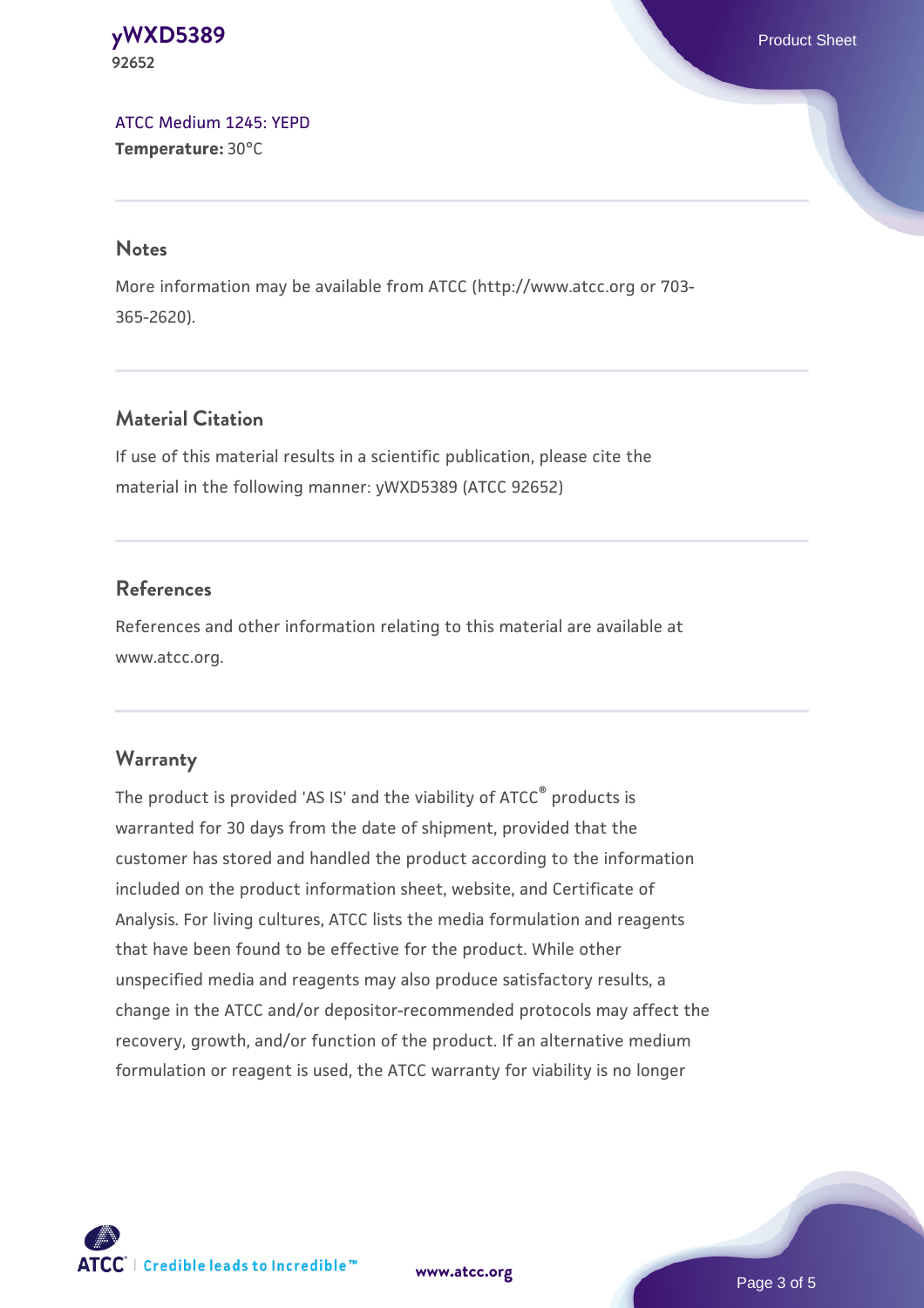**[yWXD5389](https://www.atcc.org/products/92652)** Product Sheet **92652**

valid. Except as expressly set forth herein, no other warranties of any kind are provided, express or implied, including, but not limited to, any implied warranties of merchantability, fitness for a particular purpose, manufacture according to cGMP standards, typicality, safety, accuracy, and/or noninfringement.

#### **Disclaimers**

This product is intended for laboratory research use only. It is not intended for any animal or human therapeutic use, any human or animal consumption, or any diagnostic use. Any proposed commercial use is prohibited without a license from ATCC.

While ATCC uses reasonable efforts to include accurate and up-to-date information on this product sheet, ATCC makes no warranties or representations as to its accuracy. Citations from scientific literature and patents are provided for informational purposes only. ATCC does not warrant that such information has been confirmed to be accurate or complete and the customer bears the sole responsibility of confirming the accuracy and completeness of any such information.

This product is sent on the condition that the customer is responsible for and assumes all risk and responsibility in connection with the receipt, handling, storage, disposal, and use of the ATCC product including without limitation taking all appropriate safety and handling precautions to minimize health or environmental risk. As a condition of receiving the material, the customer agrees that any activity undertaken with the ATCC product and any progeny or modifications will be conducted in compliance with all applicable laws, regulations, and guidelines. This product is provided 'AS IS' with no representations or warranties whatsoever except as expressly set forth herein and in no event shall ATCC, its parents, subsidiaries, directors, officers, agents, employees, assigns, successors, and affiliates be liable for indirect, special, incidental, or consequential damages of any kind in connection with or arising out of the customer's use of the product. While reasonable effort is made to ensure authenticity and reliability of materials on deposit, ATCC is not liable for damages arising from the misidentification or



**[www.atcc.org](http://www.atcc.org)**

Page 4 of 5